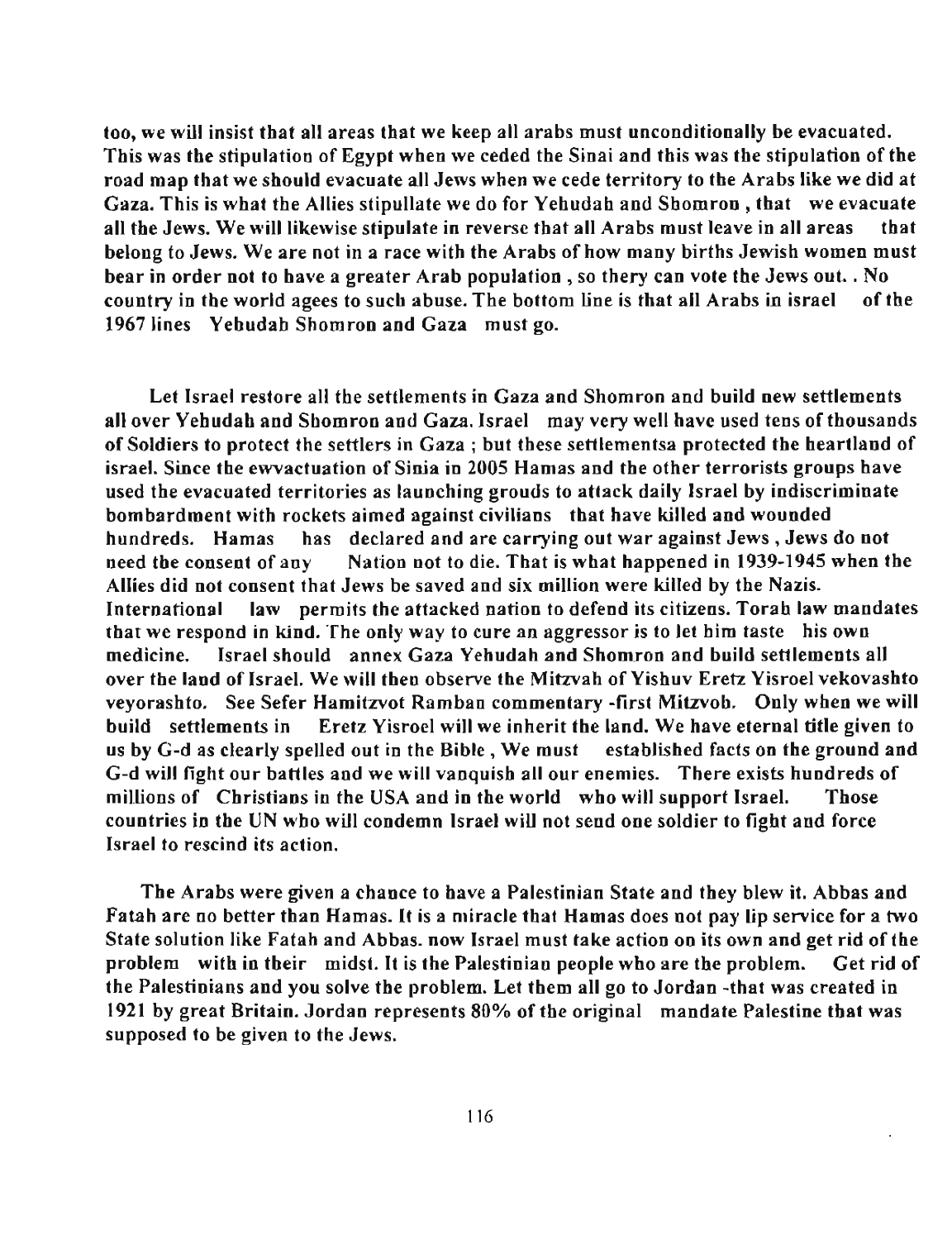Israel is a Jewish State given to us by G-d. We also conquered all the land and it belongs to us as a result of conquest. The boundaries of every country exists only because of conquest. What is good for the gooses is good for the gender. Let Great Britain cede the lands it conquered from the Welsh and the Scotts back to them. Let Russia cede back to the nations it conquered back their land. Let France Germany Spain and Portugal do the same. Let the USA cede back all the USA back to the Indians. Let all the South and Central Americas and Australia cede back their country back to the Natives. Then they can argue that conquest by Israel dies not count and is not recognized. THIS BUSINESS THAT Jewish blood can be spilled with impunity and there exists no consequences is over. When Arabs wage war against a Jewish state and lose they lose the land. We are not in a game of marbles for fun. We were in a war for real. Israel won the Arabs lost. We conquered territory which we keep. We must bear in mind that all the territory Israel conquered never belonged to Palestinians. There never existed in 5000 years of history any entity by the name of Palestine. The Turks conquered all the middle East since 1450's. Great Britain and France conquered the area from Turkey in 1917 .. The Sinai desert was never part of Egypt. Great Britain was the one who gave the Sinai to Egypt. Again France and Great Britain carved out the boundaries of Syria Lebanon and Syria.

The Golan Heights historically was always part of Israel. Not only in Biblical times but after Israel was conquered by the Assyrians Babylonians Greeks and Romans and then the Arabs and the Turks the Golan was part of Israel. In 1920's Great Britain and France carved out the the former Turkish empire and created Syria Lebanon Saudi Arabia Yemen Egypt and they stole 80% of the mandate that was officially declared to become a Jewish home land and created Jordan. There exists zero -nill 0 0 0 0 sanctity of the theft that Great Britain and France created when they conquered this territory from turkey. If Conquest is not to be given any **value whebn Israel conquers then conquest when Great Britain and France conquer is**  to be given the same value ziltch zero nothing. Therefore Jews can and must keep all the lands they won in war against the Arabs. Thus the Golan Heights Yehudah Shomron and all of Jerusalem belong to Jews. Jews reclaimed land that always was Jewish. There does not exist any sanctity to their partitions and boundaries pronounced by Great Britain and France.

We are no different than any country in the world.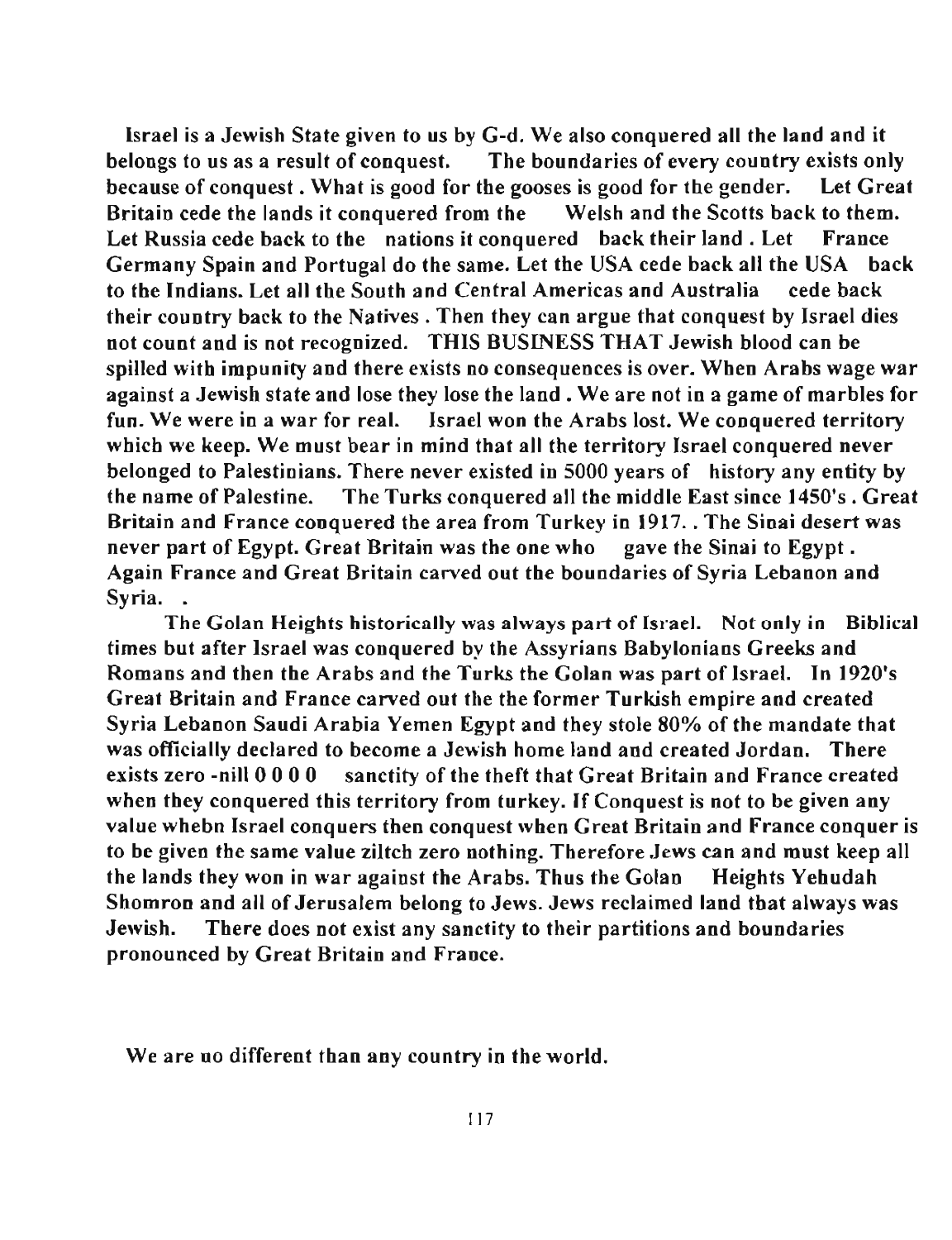G-d in the Bible granted all of Eretz Yisroel the Land of Israel to the Jews.

## COVENANT WITH ABRAHAM

Berashit - Genesis 12:1,2,3 And G-d spoke to Abraham and said Go from your land to the land that I will show you. And I will bless you and make you unto a great nation .And 1 will bless you and make your name great and you will be a blessing. And those who bless you will be blessed and those who curse you will be cursed. And all the families [ nations] of the earth will bless others using your name -[you shall be blessed as the Jews are blessed!

see also Bamidbor -Numbers 24:9 for similar expression made by Bilam All who bless Jews will be blessed those who curse Jews will be cursed.

Beraishit - Genesis Lech Lecho- 12:7 And G-d spoke to Abraham And to your children will 1 give all this land -Eretz Yisroel ..

Beraishit- Genesis -Lech Lecho 13:14-18 And G-d spoke to Abraham after he separated from Lot raise your eyes and see the place in Eretz Yisroel that I will give to your children North South east and West For all this land I will give to your children for eternity. And I will make your children an the sand of the earth that no man will be able to count them. Go walk on this land all the length and width for I will give this land to you.

Beraishit-Genesis - Lech Lecho- 15:7 And G-d said to Abraham I am the G-d who took yoy from Ur Kasdim and brought you to Israel in order to give you this land for eternity.

Beraishit - Genesis Lech Lecho- 15:18-21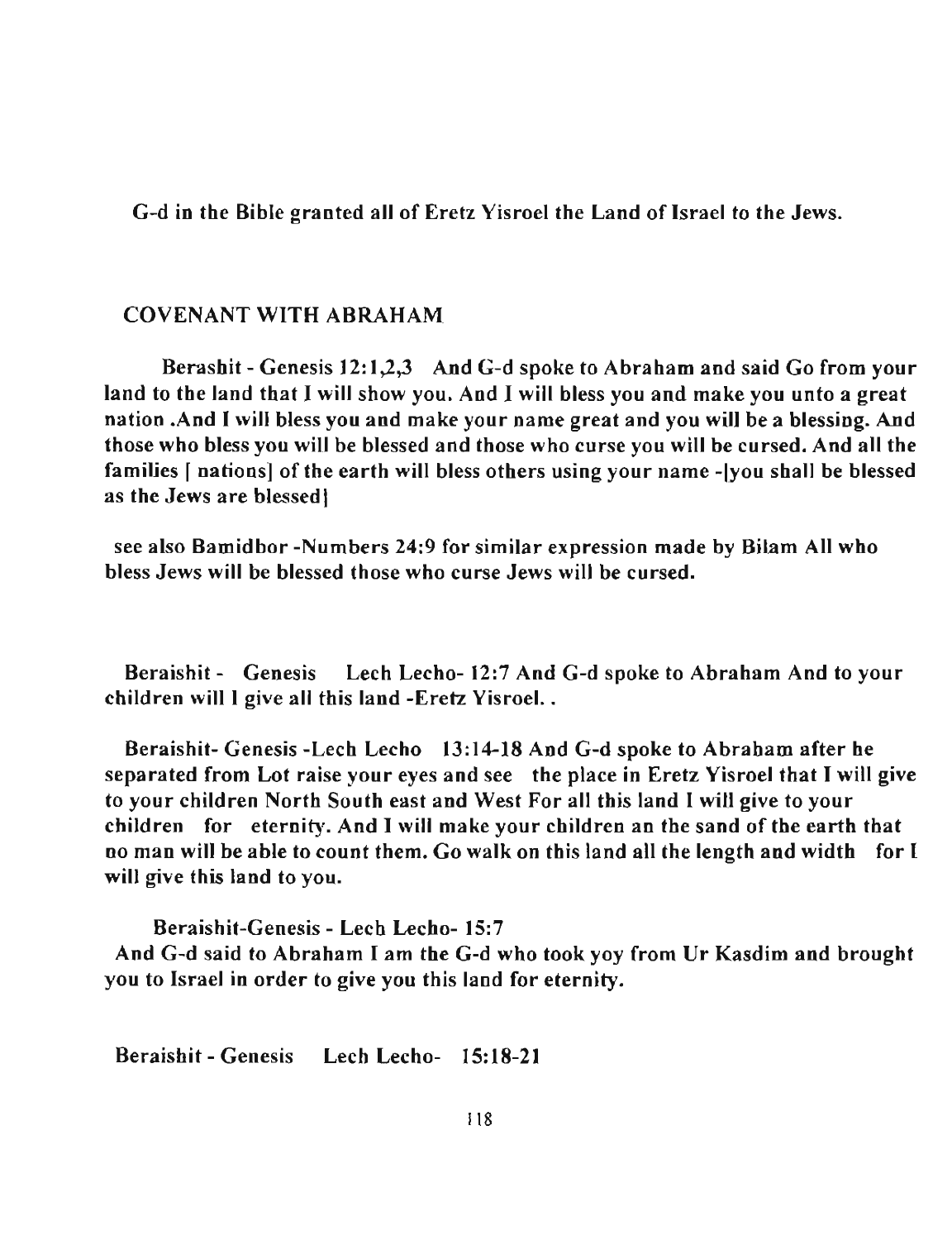And on that day G-D MADE AN ETERNAL COVENANT WITH ABRAHAM AND DECLARED TO YOUR DESCENDANTS WILL I GIVE ALL THIS LAND. AND G-D enumerated the boundaries of Israel and the nations whom the Jews will replace.

## COVENANT WITH ISAAC

#### Beraishit Genesis- Lech Lecho 17:19

But Sarah your wife will bear you a son and you will call him Isaac. And I will make a COVENAT WITH HIM AND WITH HIS CHILDREN TO ETERNITY.

Ibid 17:20 I have heard your request that I bless Ismael and his descendants,

Ibid 17:21 HOWEVER MY COVENANT I (G-D( WILL ESTABLISH WITH ISAAC YOUR SON WHOM SARAH WILL GfVE BffiTH NEXT YEAR. It is to Isaac and his descendants that I G-D will entrust Eretz Yisroel-Israel-not to Ismael and his descendants.

#### COVENANT WITH ISAAC

Beraishit -Genesis Toldos- 26:2-5 And G-d appeared to him [Issac] and told him not to leave the land of Israel. For all the land of Israel I will give to your children. The same promise that I made to Abraham your father.

Beraishit -Genesis Toldos- 26:24 And G-d appeared to Isaac that night and said to him I amm the G-d of Abraham your father. Do not fear for f am with you. And f will bless you and multiply your children for the sake of Abraham my servant.

COVENANT WITH JACOB

Beraishit - Genesis Vayehtzei-28:13-14

AndG-d spoke to Jacob and reaffirmed His promise that He made to Abraham and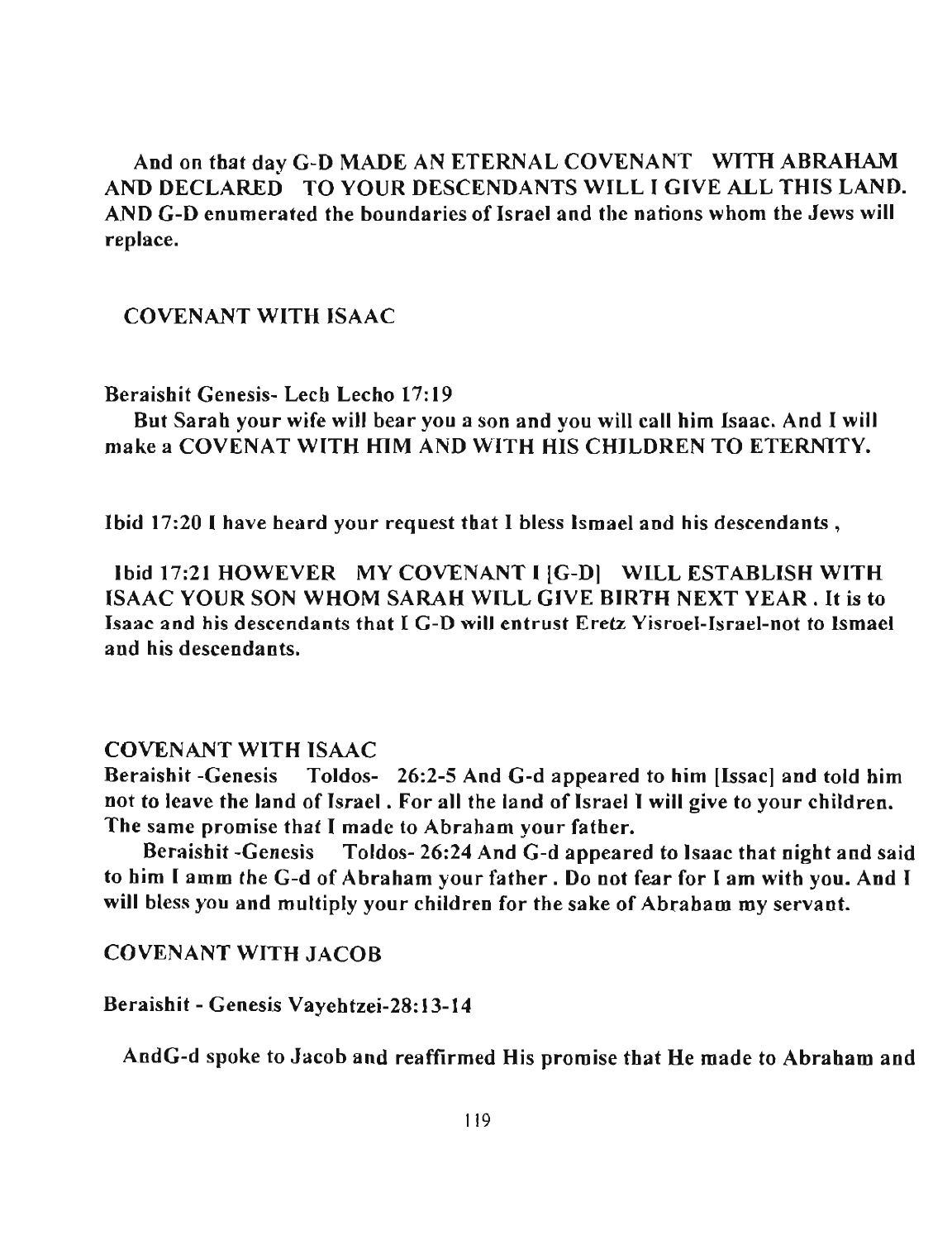Isaac. And I will bless you and your children and your children will inherit all the land I promised to Abraham to eternity. And you will spread out West East North and South. And your children will be as numerous as the stars in the heavens. And all the nations will bless you and your children. Ibid 28:15 And where ever Jews will go G-d will never forsaken them and will eventually return them to Israel.

# COVENANT WITH MOSES REAFFIRMING COVENANT WITH ABRAHAM ISAAC AND JACOB

Shmot -Exodus6:7 and I G-D will choose the Jews to be my nation and I wqill be their G-d,

Ibid 6:8 And G-d spoke to Moses Go go speak to the Jews for I will deliver them from the slavery of Egypt and I will bring you to the Land of Israel that I pledged to give as an eternal inheritance to Abraham Isaac and Jacob. for I am G-d. See Ezekiel 47:14 -23,48:1-35; Bamidbor Shlach Numbers 14:7-45: Devorim -Deuteronomy **Devorim - 1:7,8-; for same** 

Devorim- Deuteronomy Veschanon - 5: 1-5 ; Vayelech 31 :20 And I will bring the children of Israel to a land that drips milk and honey- IEretz Visroel Israel] . that I pledged to your fore parents.

Ibid 31 :22 And G-d spoke to Joshua and said be strong and you will bring the children of Israel to the land I promised to your foreparents -Israe I and I will bve with you.

# COVENANT WITH OTHER PROPHETS REAFFIRMING COVENANT WITH ABRAHAM ISAAC AND JACOB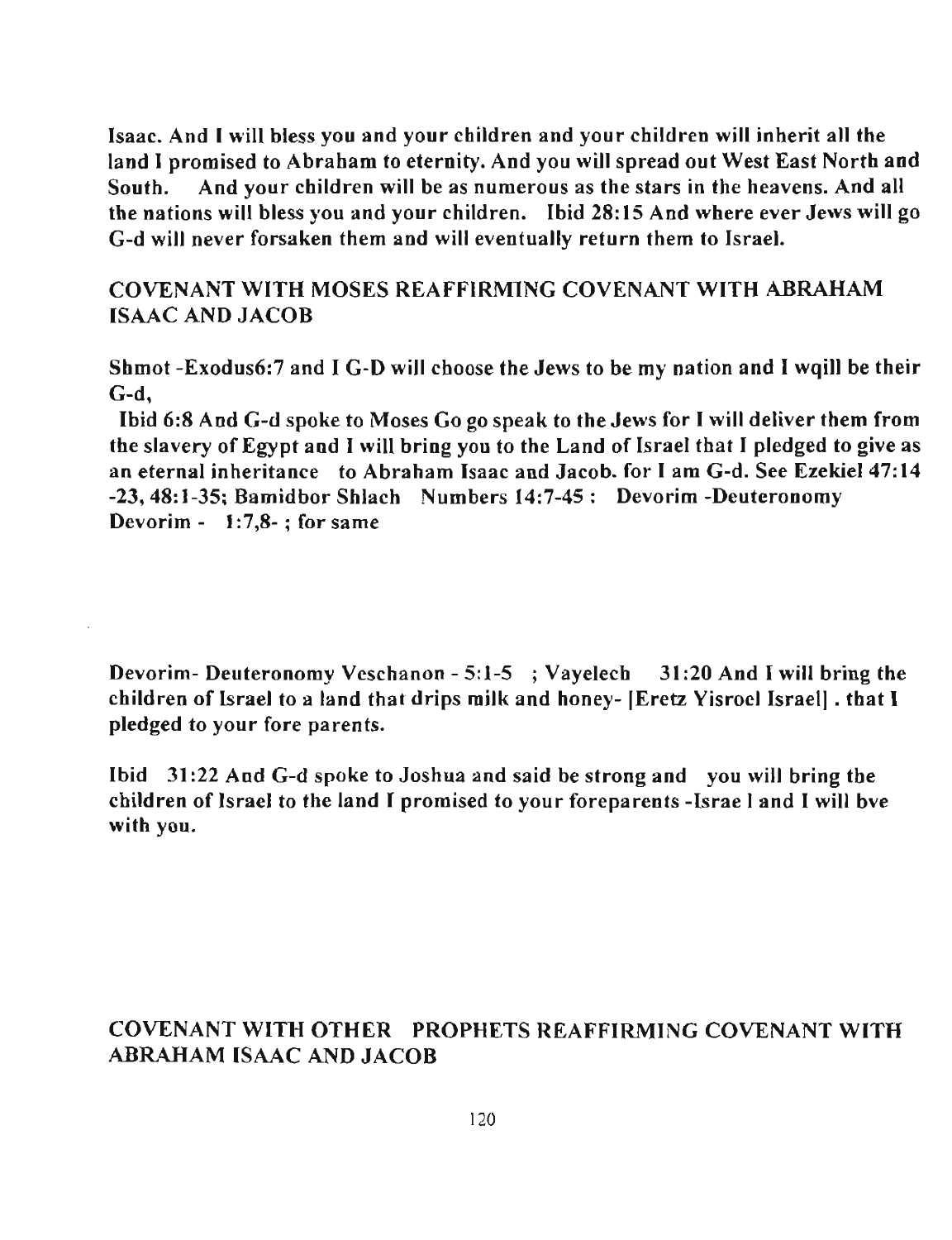Yehoshua -Joshua 23:1-33 Repeats the history and promises and COVENANT OF G-D TO ABRAHAM Isaac and Jacob and relates all the history up to and including the conquest of Eretz Yisroel .

Tehilim Proverbs 137:1-126 Repeats the history and promises and COVENANT OF G-D TO ABRAHAM Isaac and Jacob and relates all the history up to and including the conquest of Eretz Yisroel

Nechemia 9: 1-37 Repeats the history and promises and COVENANT OF G-D TO ABRAHAM Isaac and Jacob and relates all the history up to and including tbe conquest of Eretz Yisroel

Even if the Jews sin and G-d will remove them from land of IsraelI G-D will restore them to Israel. See Ezekiel 20:30-44;Jeremiah 31: 10-11 For G-d has redeemed Israel from the hands of nations more powerful than them. And Jews willcome and rejoice ant moumtaind of Zion Ibid 31 :12 And the maidens will rejoice and play musical instruments and thje aged ond young will be vey happy. And a Jewish state will be resurrected in Israel, And I G-D will convert their tragedy and holocaust to a day of joy. Ibid 31:14 And G-d consoled Rachael | the mother of all of Israel who was mourning all the exiles and holocausts of Jews for the last 2700 years I stop weeping and wipe the tears from your face for I have heard your prayers and I am returning your children to their land.

See Isaiah  $62:5$  the  $6<sup>th</sup>$  blessing recited at weddings And it will be heard again in the cities of Judah and the streets of Jerusalem the voice of joy and jubilation the voice of the groom and the voice of the bride. The groom is figuratively G-d and the bride are the Jews who are presently- today- restored in the modern state of Israel. We are experiencing hatchalto degeula the beginning of the Messianic era of redemption. All nations that bless and help Israel will be blessed. Those who kill Jews and other humans will be cursed and destroyed.

See for the same as above Isaiah 8:11 ;Ester 9:22;Amos 8:10 Psalms 36:9 ,48:1-15;Proverbs 23:1-6; Hosea 10:11,12 Issiah 45 ;1-28

Devorim -Deuteronomy 1:7,8; for same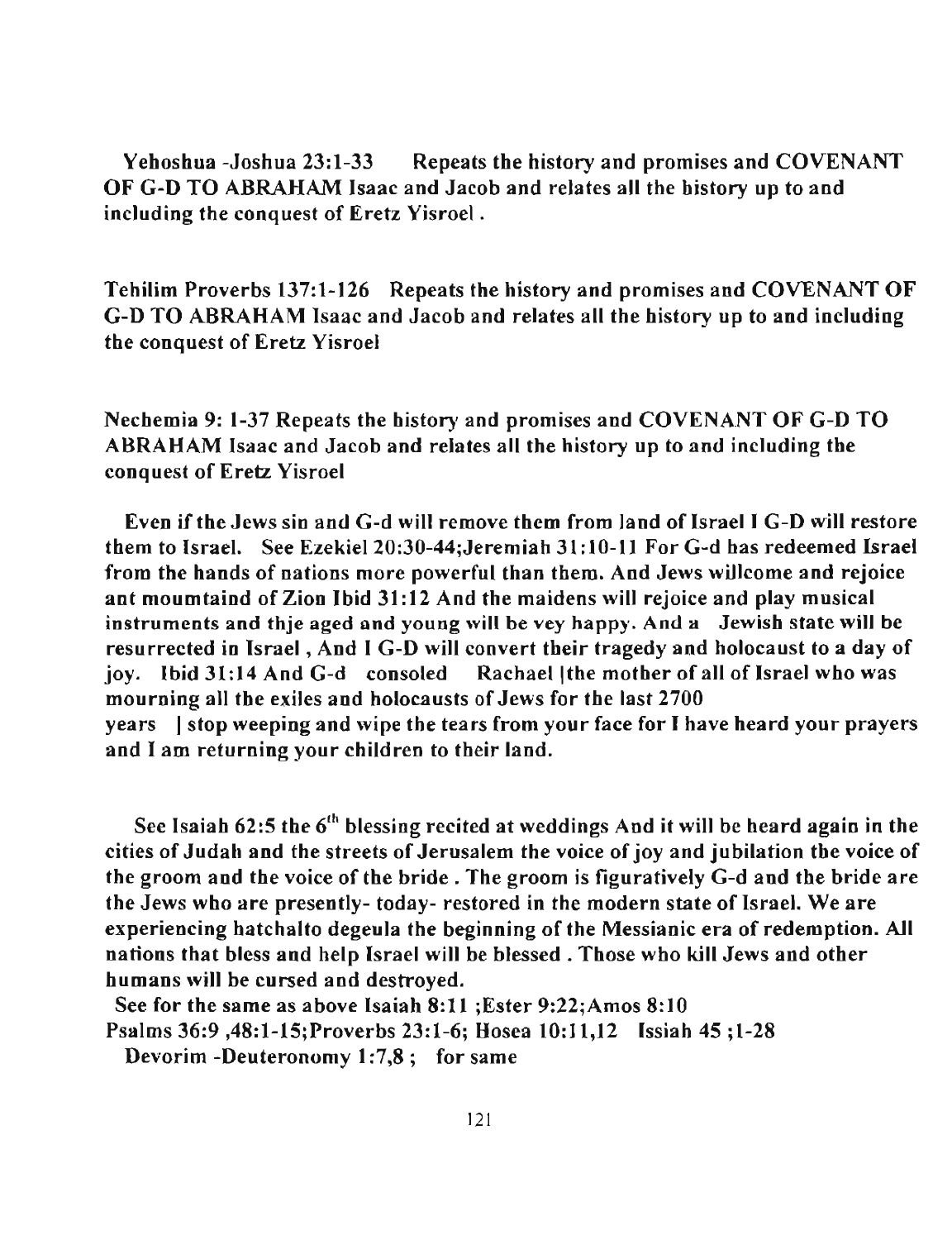G-d will rebuild the destroyed cities of Zion- Israel and Jerusalem Isaiah 44:26. The Radak states that the Covenant that G-d made with Abraham Isaac and Jacob and again renewed with Moses to give Eretz Yisrael the Land of Israel to the Jews for eternity means that even if the Jews will be exiled they will ultimately return. Israel is a birth right. It is not a temporary possession that wil, be lost if the Arabs have a higher birth rate and will out vote and displace the Jerws by "democrati c" means or be displaced by the chicaneries of granting the 700,00 Arabs who fled in 1948 and now they claim they number 3 or 4 million the right to return and displace all the Jews. Neither will the Jews be displaced by the chicanery of argument that when Arabs engage in suicide bombings continuous rocket attacks from Gaza road side shootings and Israel responds with targeted assassinations and Arab civilians get killed that Israel is using disproportionate force. **We are in this war to win our right to remain alive. We are not in a boxing match**  where the Europeans sert themselves up as coaches to ensure that Jews get killed. Or else life is made so miserable that the Jews will leave on their own. The Europeans pour in billions of Euros to assist the Arabs the Palestinians to foster their lethal lies and propaganda to kill Jews and to paint Jews as inhumans not worthy to live. **Then they sct themselves up as coaches to monitor the fight between Jews and**  Palestinian if the fight is played according to the "humnitarian " code of international law that they crafted only for Isael but that they themselves do not and neverthe followed.

The Arabs and Palestinians are not the same people as the multi cultural and diverse races and religions living in the USA and the West. They are a different mentality. NO Arab or Palestinian will accept a Jewish state. WE can not expect that they feel differently. Their leaders have stated the same. They always sympathize with their fellw brethern Palestinians in Gaza and The West Bank or the Hizbullah in Lebanon. During the second Lebanon War in 2006 some of the Arab leaders gave secret information about Israeli defenses to the enemy. They committed treason in time of war. They must all go. No matter what Israel will do economically or financially will not change their attitude. They are and will always remain Palestinian Arabs part of the Arab Uma or nation. Never part of the Jewish state. LET US CALL A SPADE A SPADE. THEY MUST ALL GO.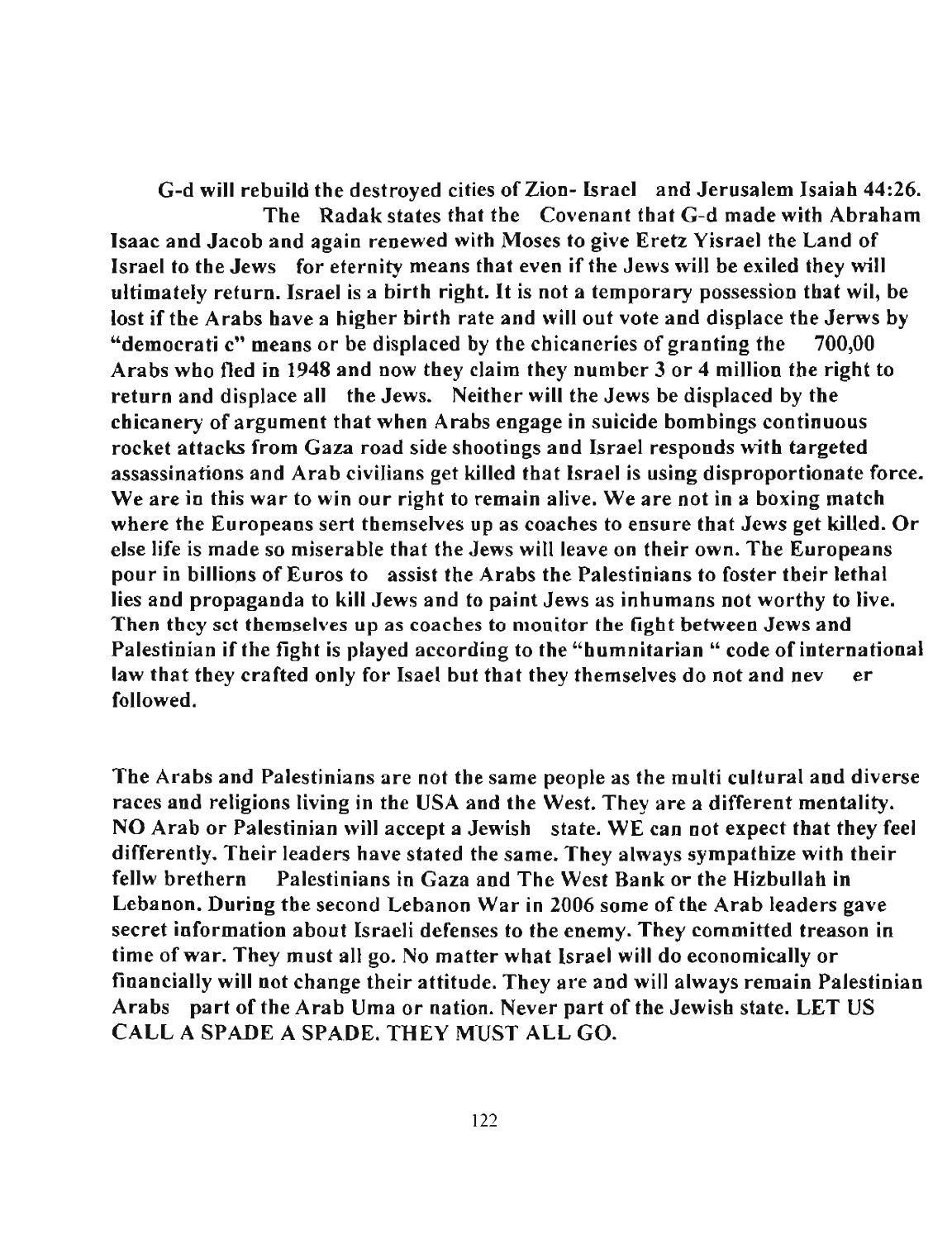Tbey are and will always remain a fifth column that will join their brethern in any future conflict with Israel. They must all be sent to Jordan in order for there to be peace and Jews to survive. Otherwise there will be continuous bloodshed,

Let Israel act now and G-d will help those who help themselves.

In 1949 the majority of Palestinians fled and Israel was left with a majority of Jews. This put an end all the conspiracy of Great Britain to deny Jews a majority in Israel. The Britisb refused to let Jews escape to Israel from the Nazis in \939-\945 in order to deny Jews a majority. Because of their crime as accomplices to Hitler in tbe murder of 6 million Jews Britain became a tenth class power. It lost its status as a world power. Their scheming was abrogated by Divine Providence when the Arabs themselves fled.

In 1967 Israel doubled its size in the miraculous 6 day War. G-d destroyed the machination of the Arabs and Europeans who wanted to destroy Israel .

IT IS VERY STRANGE THAT AFTER ALL THAT THE Europeans did for the Arabs in the last one hundred years of supporting them diplomatically militarily economically and financially and granting all the Arab countries independence after destroying the Turkish Empire and supporting them against Israel , the Arabs turned on the Europeans and KlLLED AND WOUNDED HUNDREDS AND SET CITIES ON FIRE in 2005 2006 and 2007

I refer the reader to the volumes of Will Durant on the Story of Civilization and tbe library of historical volumes of continuous wars that killed millions and perhaps billions of people by Europeans from 325-2008 ACE. Will Durant in his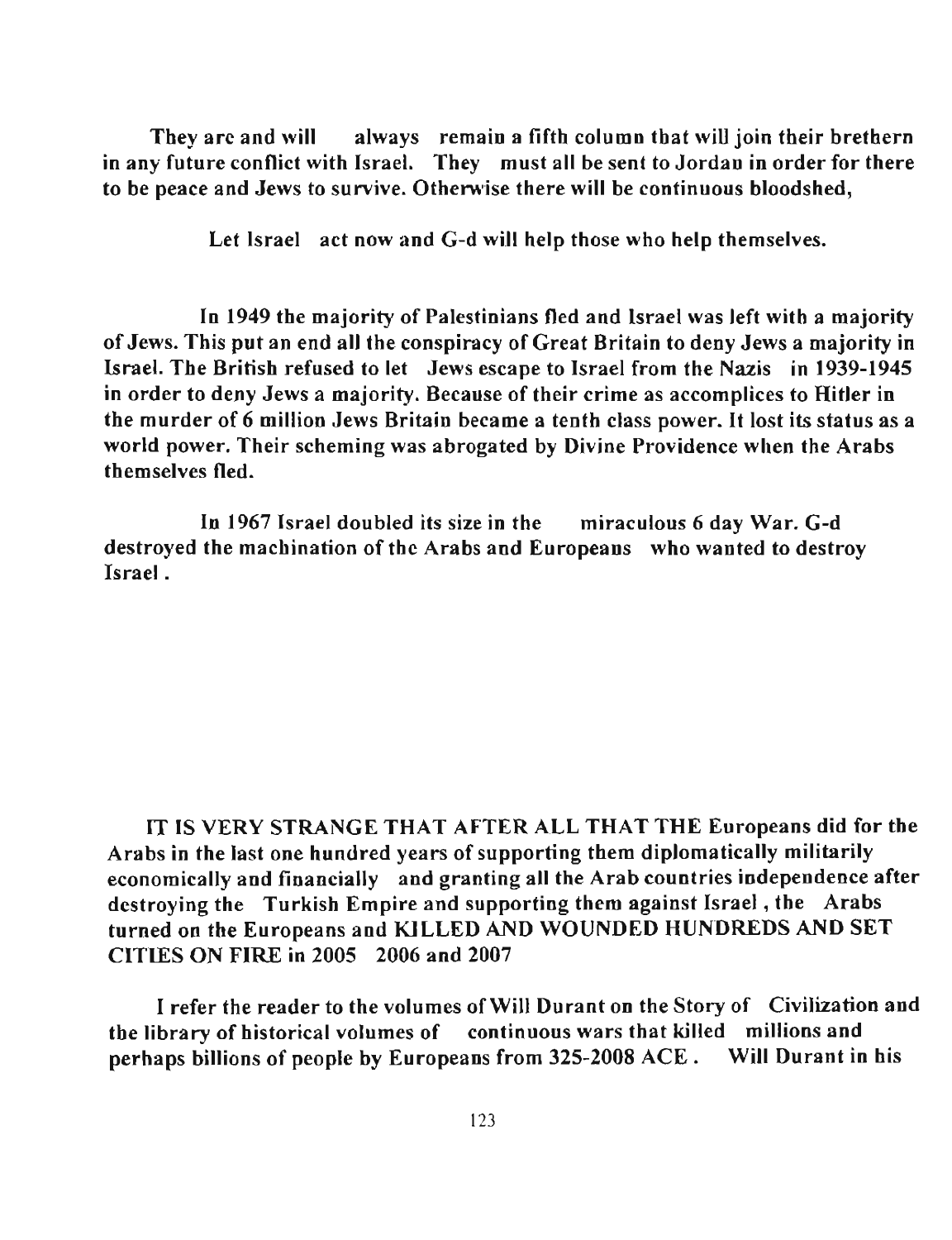book Lessons of History states that in the 3400

years of recorded history wars continuously occurred with the exception of 150 year period during the reign of Roman pagan rulers. Most of the killings were Christians against Cbristians. All the European countries expanded their borders by the simple solution of legal grand larceny of declaring war.

There also occurred revolutions civil wars and religious wars. **In** all these wars the blood of hundreds of millions if not billions of innocent people was shed. Hundreds of millions were wounded and crippled for life. Billions od dollars or pound or francs or pesos of property was destroyed.

The Jewish people have returned to the Land of Israel and an independent Jewish State has been resurrected, following the holocaust in in 1948.

Are all these events related?

See Exodus 20:13-17-" You shall not kill You shall not commit adultery You shall not steal You shall not bear false witness You shall not desire anotber person's property **You sball not desire another person's wife his man or woman servant his ox or his**  donkey or anything that belongs to another.,"

See again these commandments in Deuteronomy 5:17,18,19.

See the prophet Ovadia 1:4 where he prophesied what will happen to Edom . " Lf you fly high as eagles and in the stars you make your dwelling from there 1 will bring you down." Ibid 1:15 - "For the day of reckoning is near on all the nations what you did will be done to you; your deeds will be repaid on your head." Ibid 1:18 And the house of Jacob shall be fire and the house of Joseph a flame and the house of Esav will be straw and they [the will be destroyed and there will not remain any trace to Esav for I G-d have spoken ."

Ibid 1:17 And at the mount of Zion there wll be a redemption and they shall be holy and the house of Jacob will obtain their inheritance." Ibid 1: 19,2021

And Israel will inherit all the land od Israel, Ibid 1:21" And the rulers from the mount of Zion will ascend to judge the mount of Esav and G-d will inherit the kingdom. "

See Yoel 4: 18, 19 " And it will be in that day that Egypt will be laid waste and Edom -will be turned into a wilderness from the anger of the children of Judah for they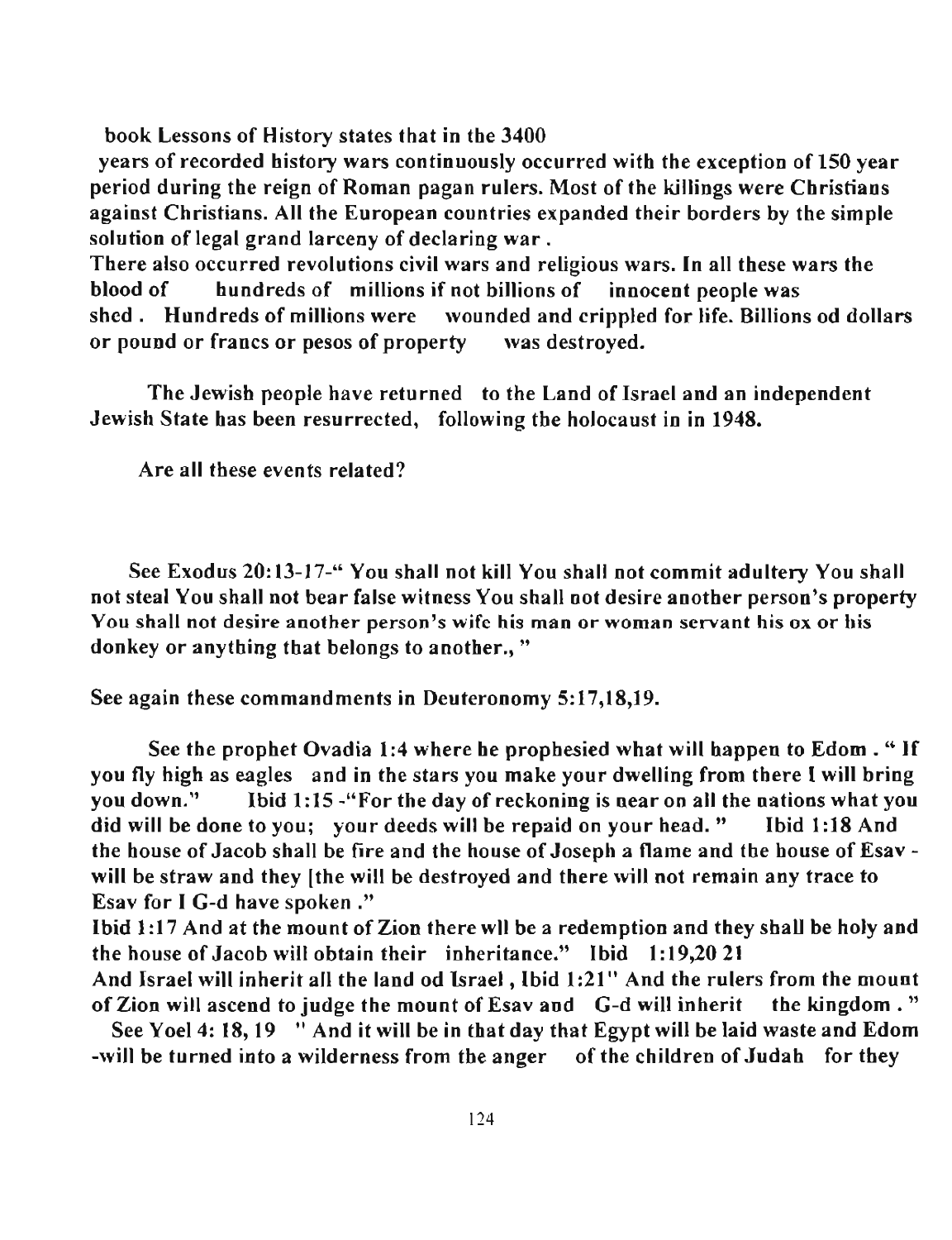bave spilled innocent blood in their land. ibid 4:20 And Judah will remain eternally living in Israel and Jerusalem from generation to generation for ever. Ibid 4:21 And I -G-D will never forget or forgive with out vengeance the innocent blood of Jews and non Jews that they have spilled. "

See Jeremiah 38:22, 49:7-20;Eyav 31:3,39:27 Proverbs 27:10,: Psalms 41:6; Samuel 1-2:4 ; Habakuk 2:17; Micha 7:10 :Ezekiel 35 13 : Shir Hashirim 2:14 for the same.

Who is Esav and Edom?

Rambam Melochin 12:2 explicitly states that no man knows what is going to occur at tbe time of the coming of Messiab . No clear and precise tradition exists that spell out the details. Many of the prophesies are to be interpreted as symbolism. They are to be interpreted figuratively and not literally. We do not possess any precise tradition what part is literal and wbat part is figurative. Only when the Messiah comes and events unfold will people be able to discern what is symbolism and what is literal. Rambam Melochim 12 :1.

The only concrete knowledge tbat we have that will occur is that the **Messiah will be an observant Jew who will believe and practice both the written law the**  Pentateuch and the Oral law all the laws in the talmud as summarized in the Sbulchan Aruch. He will succeed in defeating the enemies of the Jews and establish a Jewish kingdom.. He will in gather all Jews from all over the world. He will build the third Temple in Jerusalem. The Temple sacrifices will be restored. Rambam Melochim 11:1,2,3,4. There will be no changes in the world the world will continue to function as it is today, except there will be no wars. Tbis is the meaning that a lamb and a lion will dwell together. Rambam Melochim 12:1,2 . All the Jewish laws in the Sbulchan Aruch will continue to eternity. Rambam Melochim 12:1.

It is my opinion tbat all the religions will continue each man worsbiping as tbey do today. See chapter 1 and 2 of this book for greater elaboration and proof. Judaism grants space to all faitbs. See Ramo Orech Chaim 156:1; Ran end of first cbapter Avodo Zoro; Rabbenu Yeruchem nesiv 17-:9; Tosphos beginning Tractate Bechorot. Before the Messiah comes a non Jew is not obligated to believe in a pure monotbeism .The non- Jew can believe that the G-D Head consists of more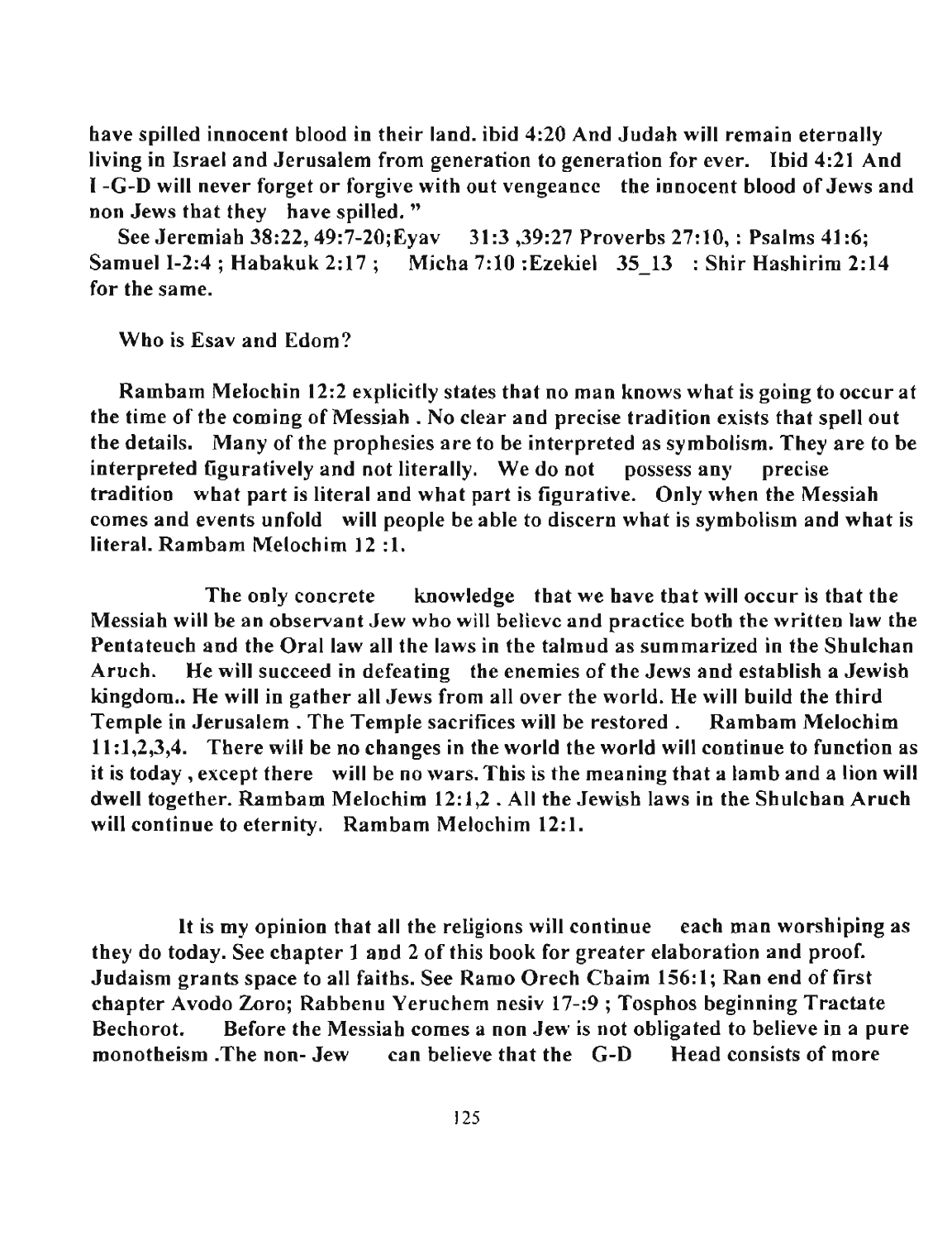than One will merit salvation as long as helshe observes all the humane principles -he/she follows the laws of his country. The same will be true after the Messiah comes. There will be no changes according to Rambam. Melochim 12:1,2.

The Messiah will possess ruach hakodesh divine inspiration and he will be able to determine with divine inspiration who is a true descendent from every tribe. He will first determine who are the true Levites. Rambam Melochim 12:3. Apparently the Messiah will determine who are the real Kohanim. Or else Elijah who will come before the Messiah will determine who are the real Kohanim. Rambam Melochim 12:2 **In** the Messianic era there will be universal peace and there will be no more wars. Rambam Melochim 12:4.

**Unless one succeed in the above he is not the Messiah as occurred in the case of Bar**  Kozeba who revolted against the Romans in 130ACE and succeeded in establishing a Jewish kingdom, but was ultimately defeated and killed by the Romans. Rav Akiva first thought that he was the Messiah; but reqalized his error when Bar koziba was defeated. Rambam Melochim 11:2.

Many terrorist today al Qeda Hizbulah Hamas and nations that sponsor terrorism- Afghanistan before the Americans defeated the Taliban and Saddam Hussein before the Americans defeated him and Iran and Syria and the insurgents in Iraq interpret the Koran that the wrath of Allah is upon the heads of all the Europeans -either they convert to Islam or else they all should be killed in a holy war jihad. The Messiah the hidden Imam will not appear before all the Europeans are either converted or dead.

Thus religion is perverted and manipulated to cause universal hatred and war.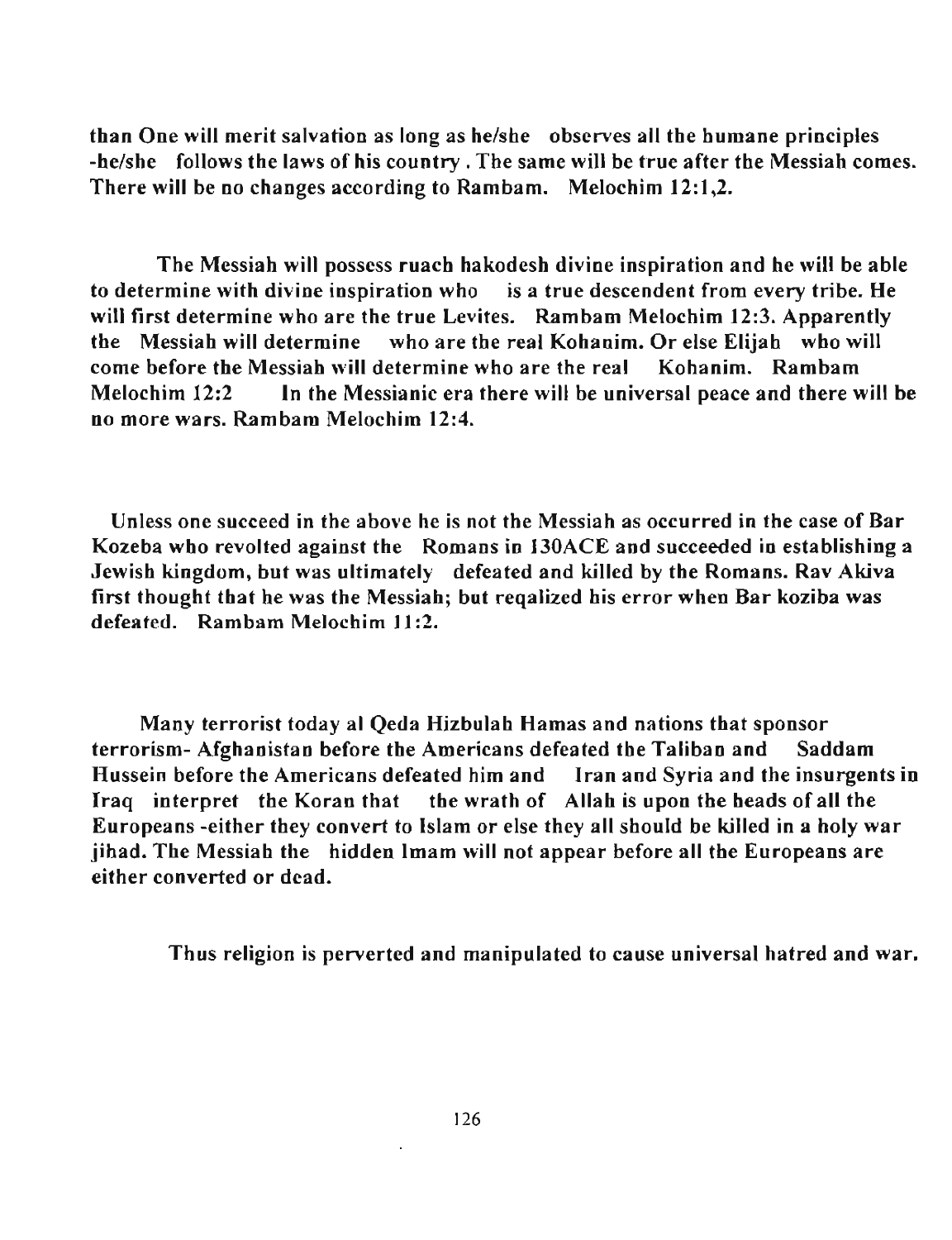LET EVERY Jewish man and woman undergo basic military training and learn bow to defend themselves. Every area and every city in Israel is tbe front lines. That is the ruling of Rav Moshe Feinstein the godol hador -the greatest giant and final authority of Jewish law. Let every Jew every place on the earth learn how to use fire arms and every Jew should have a registered gun in order to defend himself or herself. WOULD THE YESHIVA STUDENTS IN Mercaz Horav have been armed and carried guns tbey would still be alive today.

How do you deal witb terrorists who do not believe or observe the human laws opf **war? They kill innocent civilians and kiill every man woman and child and are ready to** die as long as they can kill? The answer is tbat such individuals are not to be treated in accordance with the international Geneva laws of war. they are not to be treated as humans.

We are to follow the example of the Allies in World War Two when they atom bombed Hiroshima and Nagaski and killed i million Japanese civilians before. They also fire bombed German cities and killed millions of civilians.

NATO Carpet bombed Serbia to induce them to halt their offensive against Bosnia and they killed 10,000 civilians. The Allies carpet bombed Iraq twice in 1991 and again in in 2001 to topple Sadam Hussein. We have ample examples what to do in order to win. ALL THE PREACHING ON THE PART OF CERTAIN NATIONS NOT TO USE THE ABOVE MENTIONED MEASURES IS ONLY A CONTINUATION OF THEIR 1700 YEAR OLD ANTI-SEMITISM BUT WITH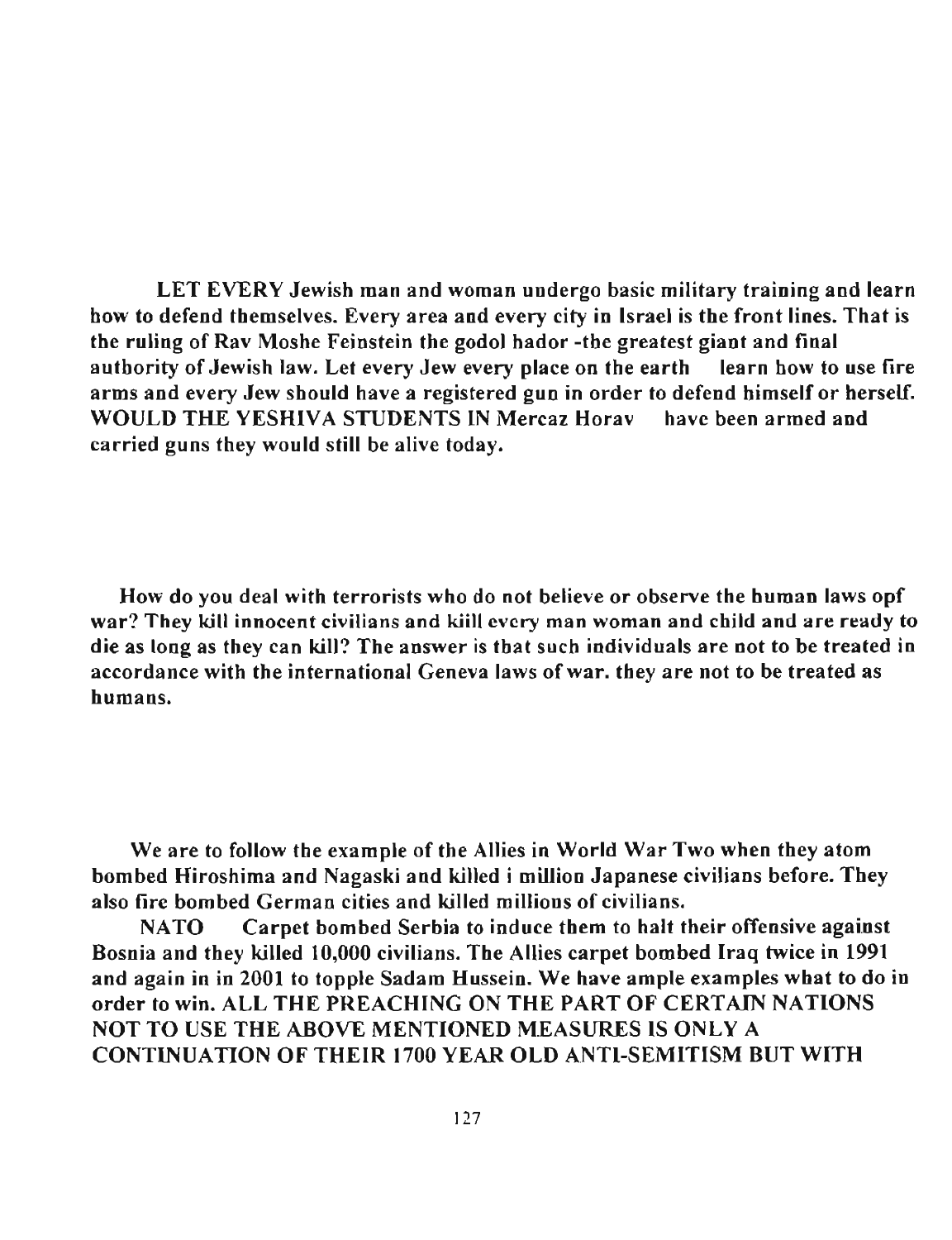# DIFFERENT DISGUISES NOW IN THE DISGUISE OF HUMANITARIANISM IN ORDER THAT JEWS GET KILLED AND ISRAEL CEASE TO EXIST. FOR EVERY JEW KILLED THE ANTI SEMITES MASSACRED ONE THOUSAND AND ONE NON JEWS.

THlS THESIS I DEMONSTRATE IN THE FOLLOWING PAGES WITH HISTORICAL EVIDENCE.

Every suggestion that I made involved action on the part of the Israeli govenment That of course the individual Jew can not control. What is the individual Jew living in Israel to do to safeguard his/her life?

A fundamental principle of 4000 year old Judaism is that Pekuach nefesh doche kol hatorab kulo. **In** order to save human life one can over ride all laws Divine or human. Not only do we over ride all laws in such circumstances; but even if there exists a doubt as to who is the cause of the danger that we must be err on the side of saving hunan life. Likewise if we are in doubt as to who is the aggressor who is endangering the lives of other humans we likewise must be strict. We will rule that all individuals who express any empathy to kill Jews are to be banned from entering the domaine and house of possible targets. Thus we will rule that it is forbidden to hire them in any capacity. We will forbid selling or renting property to them.

The Unitd States during the Second World War placed all Amerivcans who were **German or Japanese -even if they were citizens in special camps in order to prevent**  them from becoming a fiftb column nd endangering the lives of other Americans. Great Britain today will imprison and expel and certainly not let into Great Britain any individual that it suspects preaches violance and can even remotely be a threat to the lives of its citizens. American air lines have a list of people whom it will not permit to border planes or will remove them from a plane, because they may remotely be a threat. Is this profiling individuals who may be 100 % innocent? Yes. Is this an infringement of civil liberties? Yes. But in war time unfortunately the civil liberties of certain individuals may be infringed in order to sage guard the lives of other citizens. It is not the choice of Israel that the Palestinians have a goal of killing all Jews men women and children, It is not the choice of Israel that over 80% of Palestinians over whemingly approve such terrorist strategy. It was their choice and election. Of Hamas . WHO IS DEDICATED TO KLL ALL Jews and throw out al the Jews. from Israel. WE FIND OURSELVES IN A SITUATION THAT WE EITHER FIGHT BACK AND ADOPT ALL STATEGIES TO WIN OR ELSE WE WILL DIE. THE OTHER SIDE IS NOT INTERESTED IN ANY COMPROMISES. THEY HAVE NOT BEEN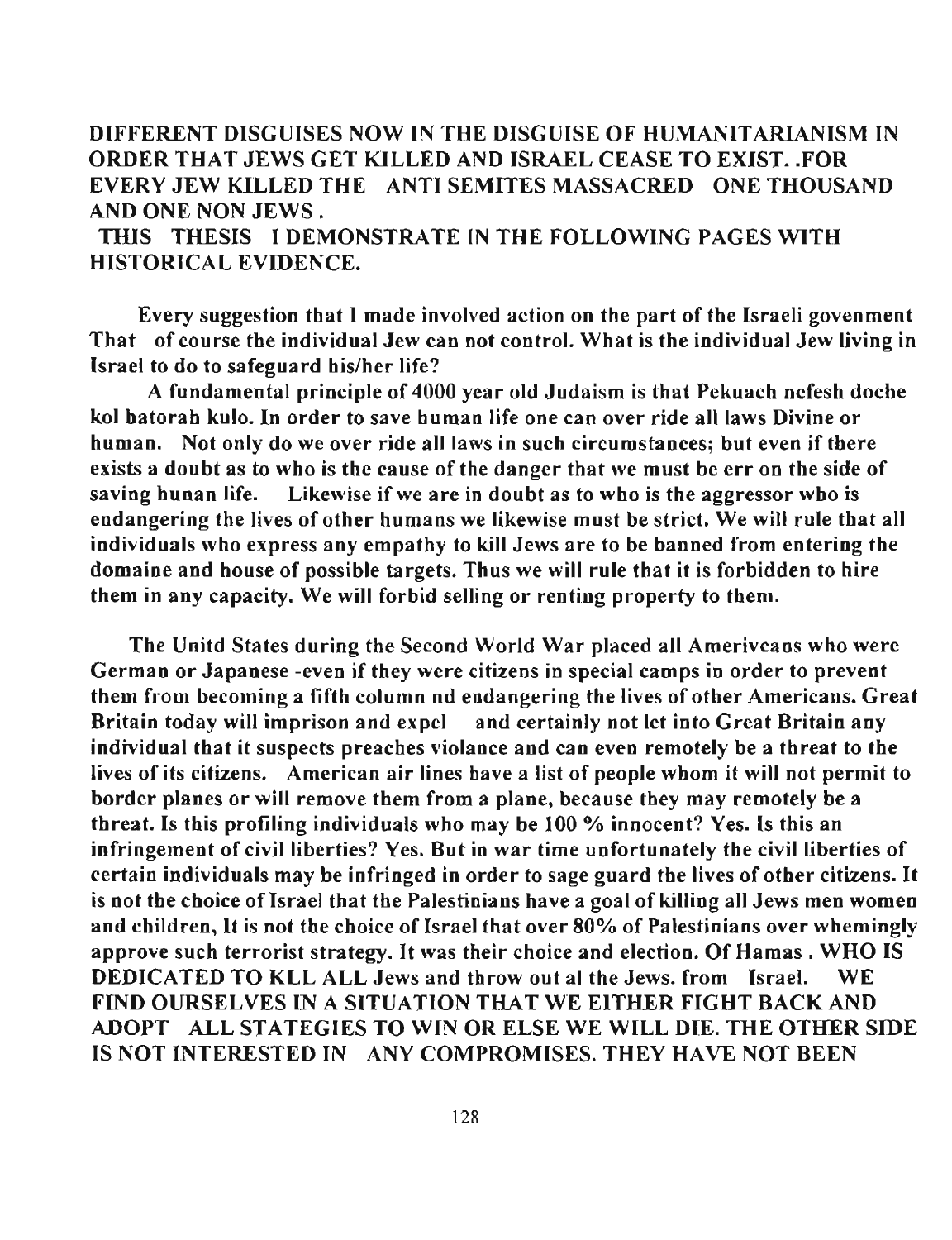## WILLING TO COMPROMISE FOR THE LAT 100 YEARS. SO BE IT.

Rav Konovsky one of the greatest poskim arbiters of Jewish law ruled that IT IS FORBIDDEN TO HIRE ANY Palestinian nor rent or sell property in Israel to them.. We are not ruling that we should go on a shooting spree and kill them. We are exercising our right not to let them into our house and our husinesses and our schools and institutions. No one should be permitted into any building with out being searched. In tbe USA no one can enter a governmental building such as the offices of the Internal Rvenue Service before being searched. Such a policy must be instituted in Israel before entering any school or college or post office the person must be searched. Armed guards must be hired to protect the people.

At present no Arab is permitted to rent or sell property to a Jew. Anyone violating their rule is killed. So Jews do not have to make believe that we are at peace with the Arabs.We are in a state of war. We have to be realistic and protect ourselves. We welcome the Arabs to make peace but until they demonstrate with facts on the ground that they are willing and capable of over powering the terrorists we must always stand guard and be vigilant.

Those Europeans, who had the power to make the decisions or exert the influence in the commission of all the crimes, have violated since 325 to today some of the Ten Commandments- that outlaw murder rapes fornication stealing and certainly grand larceny-and bearing false witness- fabricating accusations against millions of Jews and billions of other humans- that led to their murder- These are the lethal lies- that are a blatant violation of the Ten Commandments-" Thou shalt not murder Thou shalt not commit fornication Thou shalt not steal Thou shalt not bear false witness against another" Exodus 20:13 Deuteronomy 5:17 . These commandments were written by the Fingers ofG-d himself. They made a farce of the Jewish Bible dictated by G-d himself and written immediately by Moses whose author ship is never in dispute. Hundreds of millions of Humans were enslaved ifnot killed by Europeans since 1500 as they conquered Africa Asia North and South America Australia and New Zealand. Europeans have been a curse and a plague. Paul Peter and Peter's wife cry out that their sacrifice was in vain. Paul was decapitated and Peter and his wife were crucified by the Romans. Better that mankind would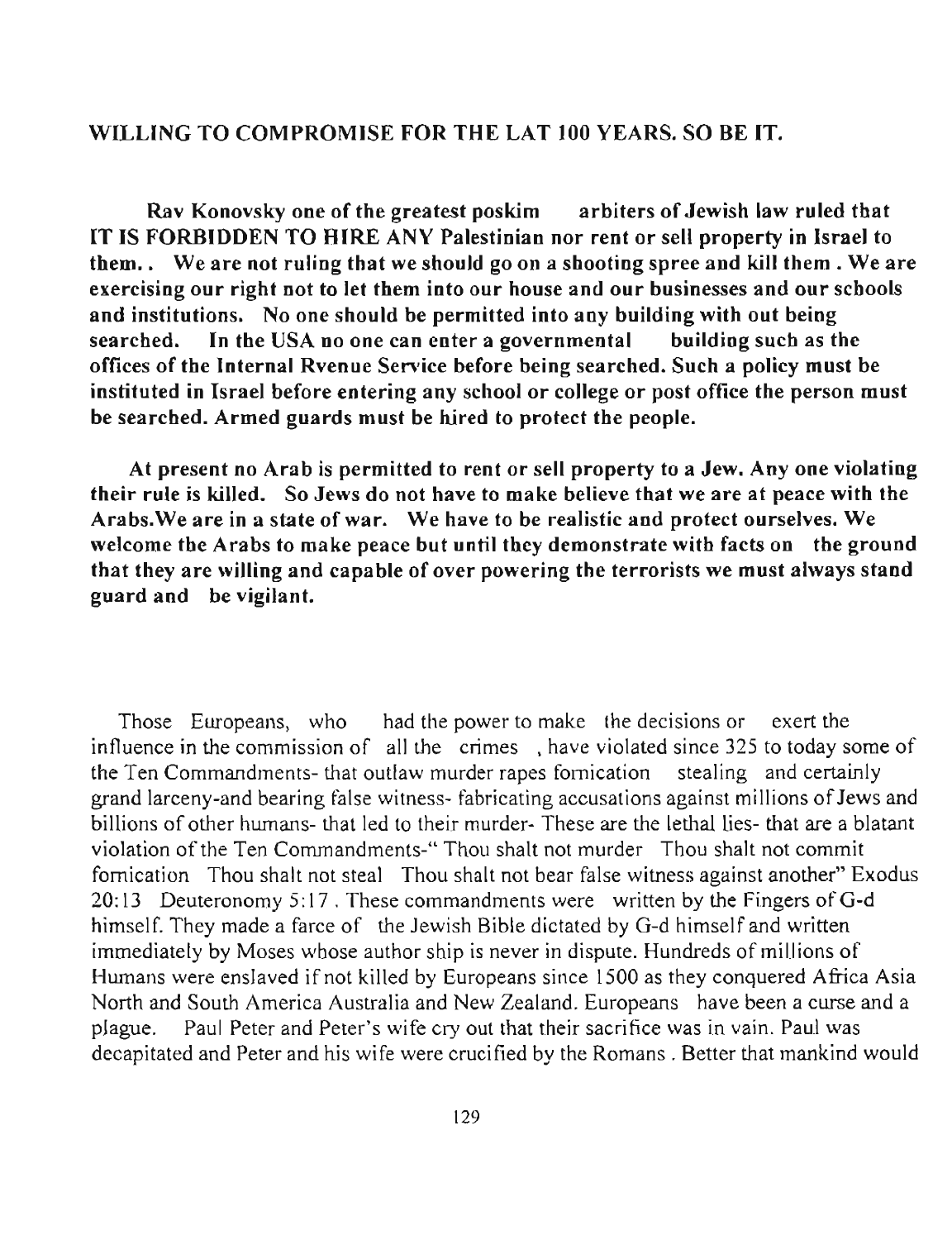have remained with their pagan deities. The pagans were a piece of cake compared to these Europeans. At least the did not commit murder and grand larceny on a Universal scale. Hitler's holocaust of the Jews is a legitimate child of European anti Semitism.

It is noteworthy that the Prophet Ezekiel in chapter 38:21 and the Prophet Chagai 2:22 prophesy that in Messianic times that those nations and citizens of such countries who will attack the newly resurrected State of Israel will drop dead killed by the swords of other nations who attack Israel. Thus we see today the Muslims attacking the British French and Spanish by terrorist bombings in London Paris and Madrid. They kill by suicide bombings fellow Muslims in Iraq Afghanistan and North Africa. The European anti-Semites who deny The legitimacy of Israel as a Jewish country, to this day are the sworn enemies of Israel and the Jews. Their trade unions every year pass resolutions to boycott Israeli university professors and hurt Israel. It is of interest that the more and greater their hatred toward Israel the greater is the intent of al qaeda and other terrorist groups to slaughter all the Europeans unless they convert to Islam.

On the other hand all Gentiles including Christians all over the world who help Israel politically economically and donate millions of dollars to enable Jews to immigrate to Israel from all over the world and build new settlements will merit the blessings of G-d as is dramatized in the words of Zecheria chapter 3 and 4 .Ezekiel Chapters 36 and 37 . These Gentiles will achieve union with G-d. The words of King Solomon Kings I chapter 8:41,42,43 Chronicles 2 chapter 6 verse 32,33 and Isaiah chapter 56 verse 6,7 will be fulfilled that Torah will go forth from Zion and Zion will be a house of worship for all men Jews and Gentiles.

For G-d has sworn with his arm held high that never to eternity will He abandon the Jews no matter how they sinned. Jews will always remain as the chosen people the children of Abraham Isaac and Jacob. He will always remain to protect the Jews. See Isaiah chapter 62 :8. G-D swears that he makes a covenant with the Jewish people that he will never abandon them.- Isaiah 45:9. Just like G-d made a covenant with Noah and his descendants that He will never again bring a deluge to destroy the world See Geneses 9: 13 ; so too G-d makes a covenant with the Jewish people to eternity Isaiah 45:9 . . See Psalms 89verses 29-37 that G-D swears that as He is true and never lies so too His Covenant to the Jewish people is eternal no matter what they do . He may punish them for their sins, but is always supporting them and will return them to Zion and Jerusalem. See Ezekiel chapter 36 and Chapter 37. Those Gentiles WHO HELP WILL BE BLESSED AND WILL LIVE TO ETERNITY AND WILL NEVER DIE. THEY WILL BE RESURRECTED AND WILL LIVE FOR EVER.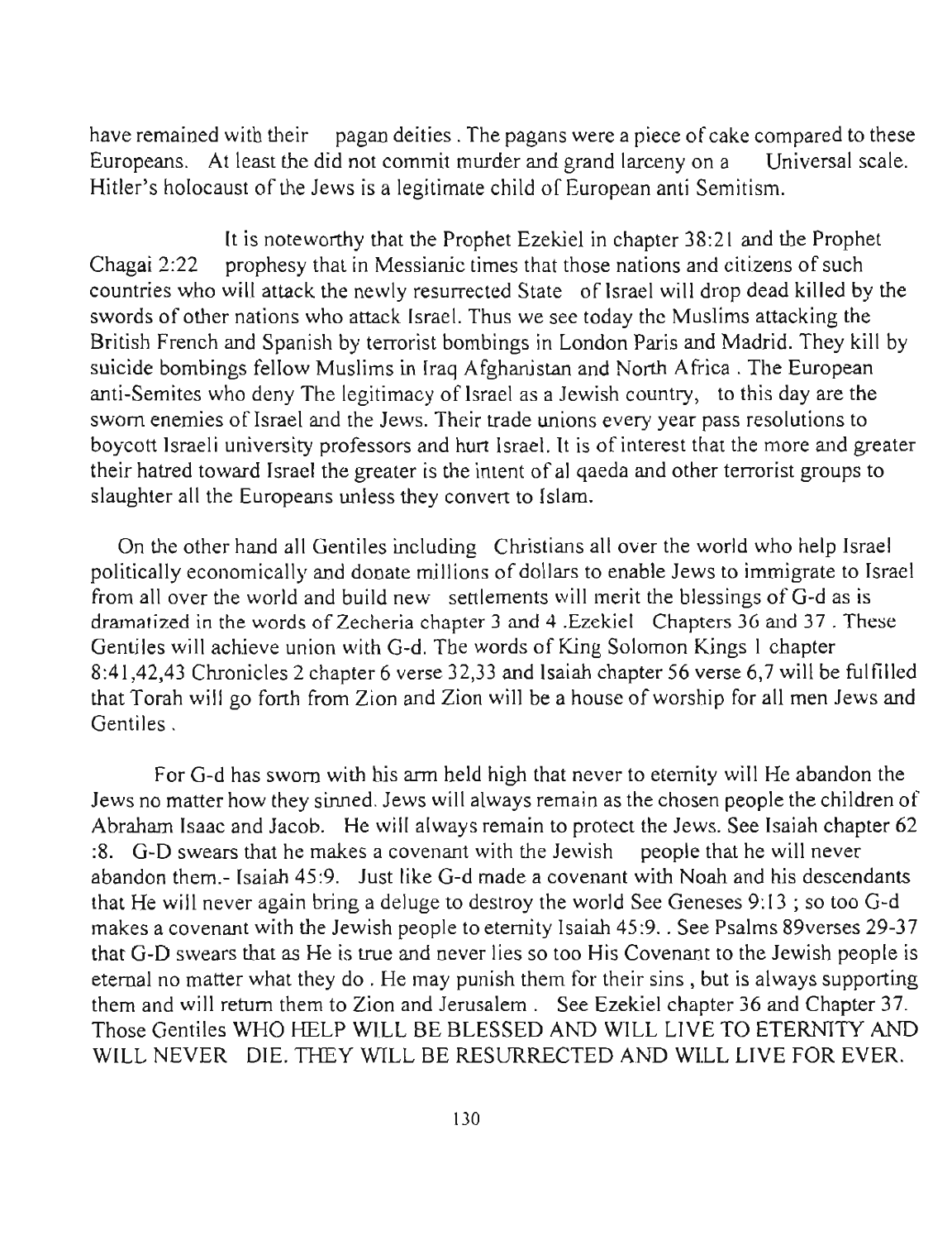Why would Paul support a collision course with Judaism and preach a theology that contradicts in word deed and spirit 1500 years of Jewish tradition? Why would Paul elect to be a pariah rather than embrace the Judaic theology that it is legitimate for non Jews to believe that there exists a partnership in the G-d head? However Jews are mandated to believe in a strict monotheism. Only Jews are obligated to observe all the ritual laws -circumcision , kosher Sabbath laws. All human must observe all the humane laws -the laws that every good citizen observes the civil and criminal laws of his society. He could accomplish all his goals with out making a pariah of

himself and destroy Judaism and Jews. Why be confrontational when you can realize your goals being accommodating and let other men and their beliefs live along side your own.

Therefore Paul preached Christianity for the gentiles and left the Jews alone. Many Protestant preachers see the justice of this theology. and have renounced converting Jews. They also find support from statements in the New Testament that Paul did not convert Jews only Gentiles and conceded that Jews can find salvation if they observe the Torah and Mitzvot. G-d never abandons his promise to the Jews that they are the chosen no matter if they sin. "For a promise once given by G-d is **never abandoned. It remains to eternity." This statement echos the citations 1 have**  given previously from Isaiah and Psalms. Those are the words of Paul in Romans.

Many Catholic and Protestant ministers see the Messianic era in the creation of the modern State of Israel and help support Israel financially politically and stand up to counter the propaganda of Israel's enemies

Let us hope that the prophesies of Isaiah in chapter 44-66 are fulfilled and Torah will go forth from Zion and all men will help strengthen the building of Zion and Jerusalem and help Jews return to the promised land. In that way all men will be chosen and the prayers of all men will be heard. This is what Isaiah and King Solomon before him proclaimed that G-d will listen to the prayers of all men and Zion will be a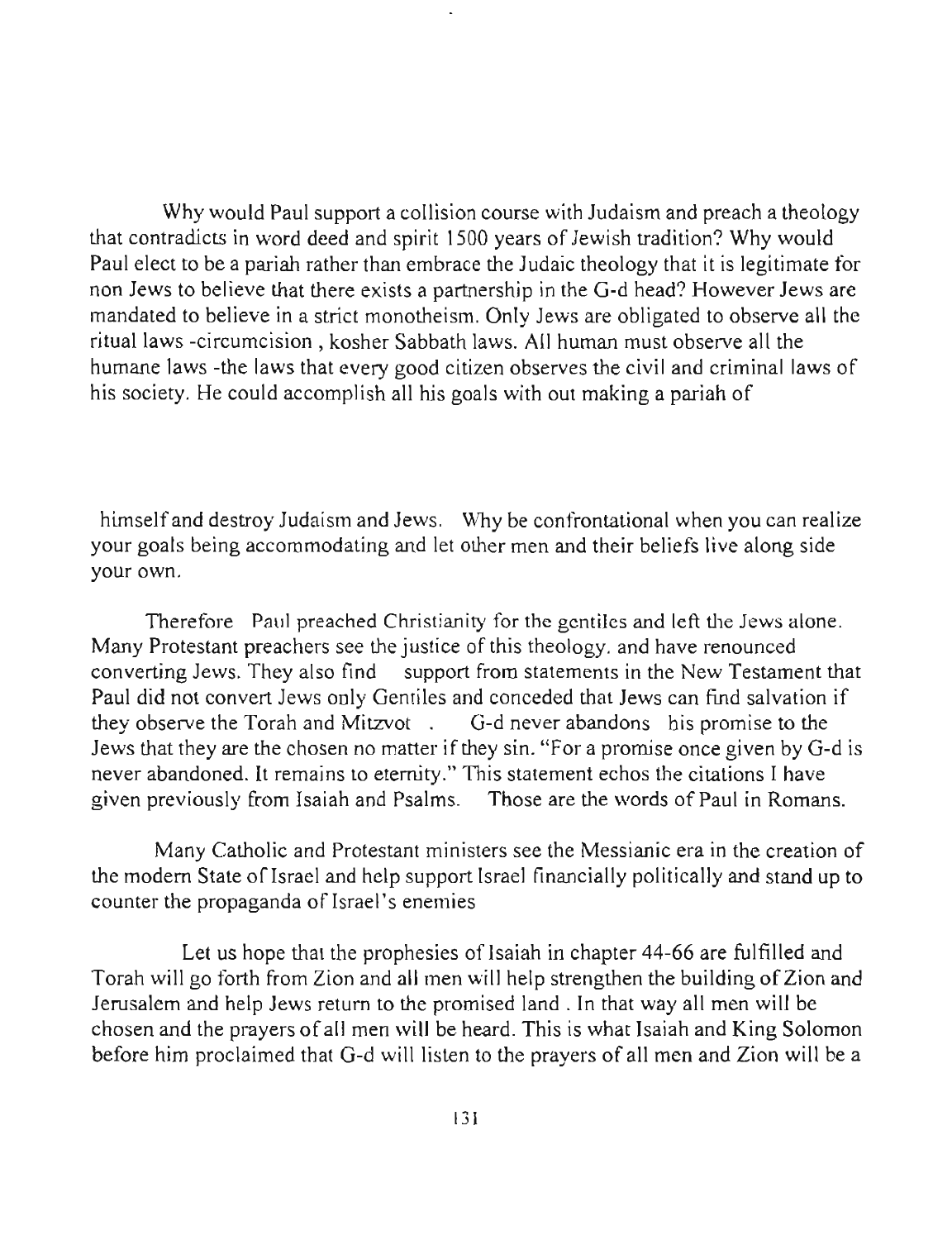place of worship for all men. Let us pray that the prophesy of Isaiah i chapter 2 verse 4 and Micha chapter 4 Verse 3 be realized that no nation will lift up a sword against another nation and the swords and all instruments of war will be recycled into plows to enable man to use his/her wisdom to better himself and their children rather than destroy other men. For in that day all men will go forth to Zion and Jerusalem and will seek the counsel of the Messiah. and the Messiah will judge all disputes between nations and all internal disputes and rebellions. There will not exist a corrupt United Nations; only the Messiah's authority will be universally recognized. For Isaiah in Chapter 65 verse 17 as well as Jeremiah chapter 31 verse 30.31,32,33 stated the following:" For God has sworn that the world would never be destroyed; So too, the Jews and those Gentiles who help the Jews rebuild the land of Israel will never be destroyed. They will survive for ever." Jeremiah 31 verse 35.. "God has created a new nature that will imbue all

mankind ,who will practice justice and mercy ." Isaiah 65verse 17; 66verse 22; Jeremiah chapter 31 verses 30-33. Even wild animals -a lion and a sheep will dwell together Isaiah 65 verse 25." All men will seek to do good and despise evil and all mankind on their own will by second nature have a new perspective of values that will **usher in the Messianic era. "** 

"And in that day God will be ONE and his name will be One. Zechria **14 verse 9 All men on their own with out outside coercion or missionaries will**  recognize the true faith. Zechriah **14** verse 16,17,18. **In** that era all Jews will be gathered to Zion and Jerusalem and the gentiles will assist the in gathering of the Jews . Micha 4 verse 1,2,3 Isaiah chapter 2 verse 2,3,4 chapter 65 and 66 verse  $20-24$ . For the Jews must return and rebuild Zion and Jerusalem in order for the Messianic era to be ushered in. "For Jews will populate all the streets of Jerusalem and children will play in the streets ".Zecharia 8 verse 4 And the Gentiles from all over the world will assist and urge all Jews to immigrate and settle in Israel " Zechria 8 verses 20-23 he ga This era will follow the wars of Gog and Mogug prophesied by Ezekiel chapter 38. Many Evangicals and millions of other Christians and Moslems -who have accepted Israel like Turkey Egypt and Jordan -in the last 60 years since Israel has been resurrected have donated millions of dollars to assist financially politically and have countered the negative propaganda and have assisted in the rebuilding of Israel and the ingathering of Jews from the four comers of the globe. They are the Chsidei Umos hoolem the pious of the nations who will merit heaven and eternal life . They will be resurrected and will never die.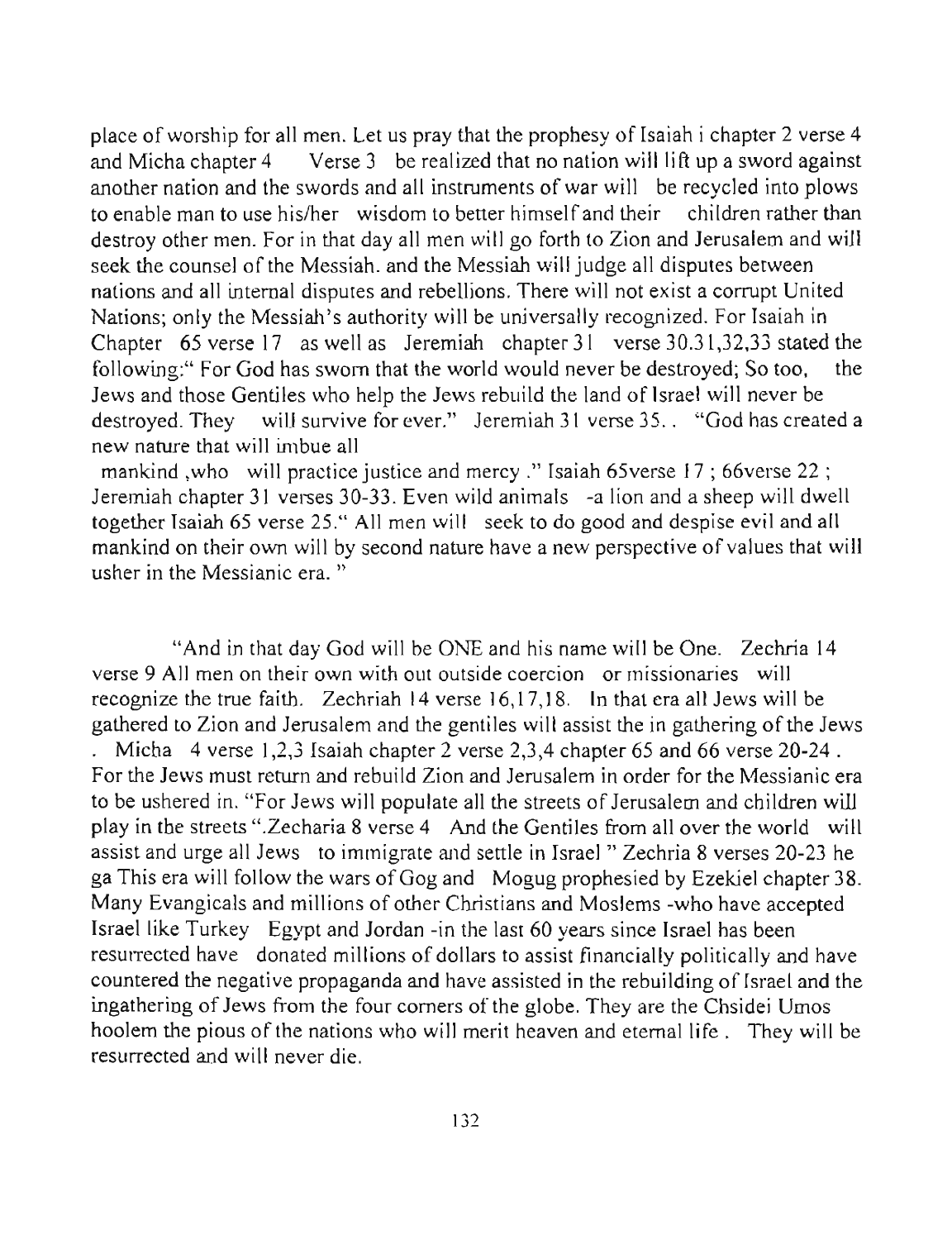It is my opinion that these wars have occurred -the First and Second world wars the murder of the six million Jews *in* the holocaust; the creation of the State of Israel and the four wars against the Arabs that resulted in a greater Israel and the conquest of the entire land of historical Israel. I believe that it is forbidden to surrender any part of historical Israel because it will delay the coming of the Messianic era. This concern is in addition that it is suicide for Israel to establish a Palestinian State that will always plot to destroy lsrael, All Palestinians Arabs must be sent to lordan that occupies 80% of the original Palestine that Great Britain was given a mandate by the League of Nations to establish a Jewish homeland. Instead in 1920 Great Britain carved our 80% of the territory and established an Arab country -Jordan., Let all the Palestinians in Gaza Yehuda and Shomron go there. We will then have an exchange of populations as India and Pakistan accomplished in 1947 when the Indian sub continent was divided between India and Pakistan. All Germans living in Poland Czechoslovakia and Russia moved to Germany following the Second World War because they were a hostile element and gave the Germans a pretext to invade these countries. So too, all Palestinians must be exchanged and moved out of every part of Israel. Only then will God be one and his Name will be One. For one of God's Names is Sholom Peace. Man must behave politically in a manner that will encourage peace **-to move and exchange all Palestinians out of Israel to Jordan and all other Arab**  countries and then God will give mankind Sholom -Peace.

Let us hope that the prophesies of Isaiah in chapter 44-66 are fulfilled and Torah will go forth from Zion and all men will help strengthen the building of Zion and Jerusalem and help Jews return to the promised land. In that way all men will be chosen and the prayers of all men will be heard. This is what Isaiah and King Solomon before him proclaimed that G-d will listen to the prayers of all men and Zion will be a place of worship for all men. Let us pray that the prophesy of Isaiah i chapter 2 verse 4 and Micha chapter 4 Verse 3 be realized that no nation will lift up a sword against another nation and the swords and all instruments of war will be recycled into plows to enable man to use his/her wisdom to better himself and their children rather than destroy other men. For in that day all men will go forth to Zion and Jerusalem and will seek the counsel of the Messiah. and the Messiah will judge all disputes between nations and all internal disputes and rebellions. There will not exist a corrupt United Nations; only the Messiah's authority will be universally recognized. For Isaiah in Chapter 65 verse 17 as well as Jeremiah chapter 31 verse 30.31,32,33 stated the following:" For God has sworn that the world would never be destroyed; So too, the